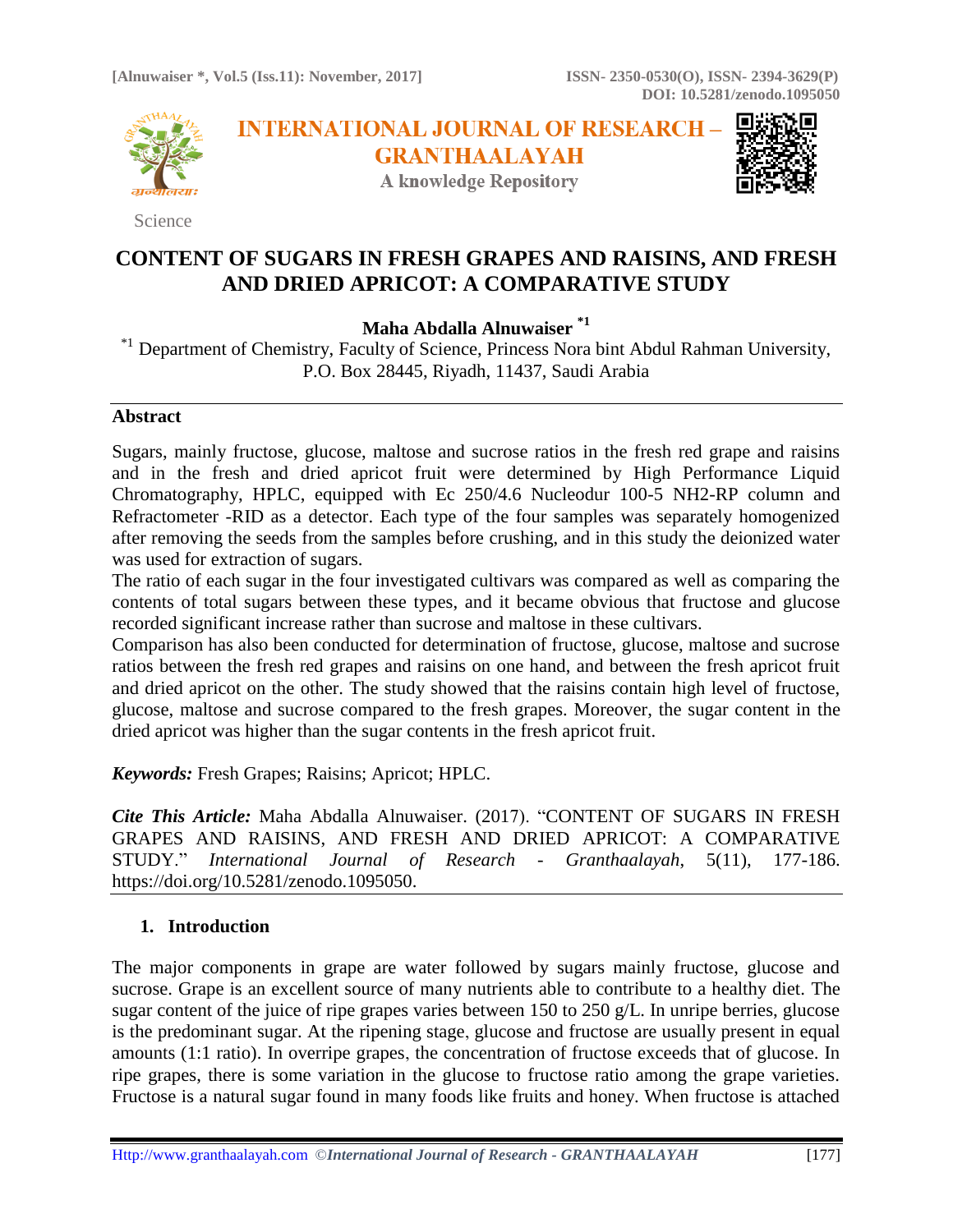to a sugar called glucose, it forms sucrose or "table sugar". Fructose is very sweet and is often made into high fructose corn syrup, used in soft drinks and processed foods. Fructose is absorbed in the small intestine in a couple of ways. If glucose is present in equal amounts with fructose, the body absorbs fructose better. Free fructose without matching glucose is absorbed more slowly, and this may cause digestive symptoms for some [1].

There are several methods reported in the literature for determining components in grape fruit and their derivative. A. Fateh *et al*., 2007 were used HPLC and AAS to determine sugars and mineral salts in Tunisian fresh figs [2]. The HPLC separation of standard monosaccharide and disaccharides were successfully achieved by M. Takako *et al*., 2001 using new prepared stationary phase [3]. Glucose and fructose were analyzed in wine using HPLC with modified polar- boned NH Silica phase column and RID performed by M. Enzo *et al*., 2007 [4].

The word "raisin" dates back to Middle English and is a loanword from Old French; in modern French, raisin means "grape", while a dried grape is a raisin sec, or "dry grape". The old French word, in turn, developed from the Latin word racemus, "a bunch of grapes" [5]. Raisin varieties depend on the type of grape used, and are made in a variety of sizes and colors including green, black, brown, blue, purple, and yellow. Raisins are produced in many regions of the world and may be eaten raw or used in cooking, baking, and brewing. In the United Kingdom, Ireland, New Zealand, and Australia, the word "raisin" is reserved for the dark-colored dried large grape [6], with "sultana" being a golden- colored dried grape, and "currant" being a dried small Black Corinth seedless grape [7].

Raisins are a rich source of carbohydrate. Glucose and fructose are the main sugars detected in white and red grapes cultivars. As reported by other authors for grapes and plums, a reduction of sugar content was observed during drying, probably caused by non-enzymatic browning reactions. Raisins can contain up to 72% sugars by weight, most of which is fructose and glucose. They also contain about 3% protein and 3.7%–6.8% dietary fiber Raisins, like prunes and apricots, are also high in certain antioxidants, but have lower vitamin C content than fresh grapes. Raisins are low in sodium and contain no cholesterol [6].

Data presented at the American College of Cardiology's  $61<sup>st</sup>$  Annual Scientific Session in 2012 suggest that, among individuals with mild increases in blood pressure, the routine consumption of raisins (three times a day) may significantly lower blood pressure, especially when compared to eating other common snacks. Traditionally raisins are obtained by sun drying of the fruit for eight to ten days, which substantially reduces water content. This drying method is cheap, but there is a risk of damage due to dust and insect infection [8] and the sensory quality can also be seriously damaged during exposure to sunlight [9]. Convective drying is one of the oldest and alternative dehydration methods in which hot air removes the water from the fruit surface. This creates a diffusion gradient in the food that moves the water from the interior to the outer surface [10]. However, this process decreases the quality of the final product [11]. Moreover, dehydration causes damages in texture, color, taste and nutritional value of food due to the high temperatures and long drying times required in the process [12].

The content of reducing sugar recorded a higher value in raisins made from Thompson seedless. A significant increase in most of the biochemical constituents, such as proteins and reducing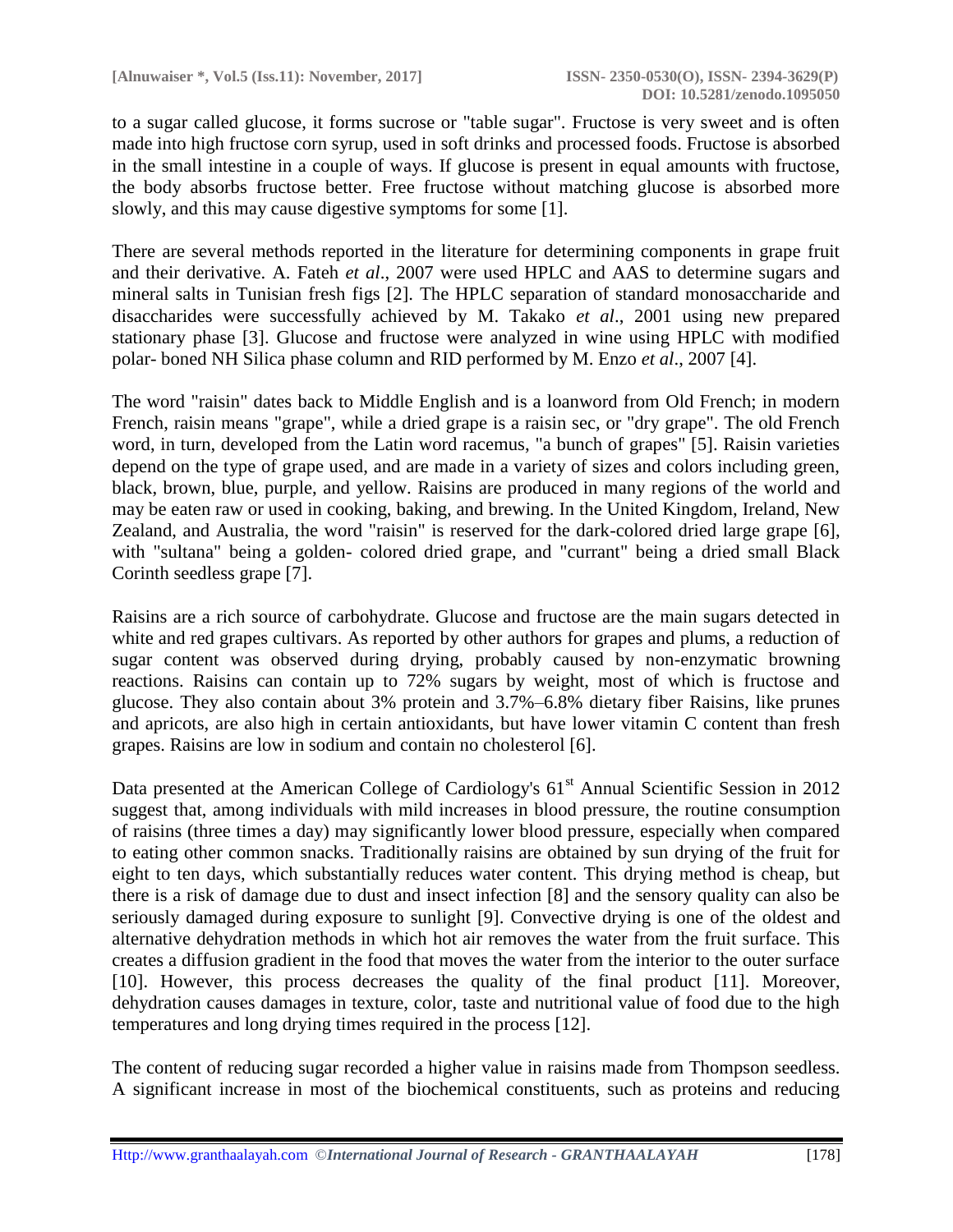sugar was recorded in raisins rather than in fresh grapes [13]. Apricot (Prunusarmeniaca L.) is an important Rosaceae family fruit crop, and its fruits contain many nutrients and phytochemicals that contribute to a healthy diet. Generally, apricots are appreciated by consumers for their unique flavor. In fact, flavor is not only a fruit quality factor that determines consumer preference, but also serves as a crucial clue to signal nutrient makeup to humans [14]. Fruit flavor is derived from a combination of taste and aroma [15, 16]. The taste of apricot primarily depends on sugars and organic acids, whereas the aroma depends on a large number of volatile organic compounds (VOCs).

Sugars, organic acids, and volatiles of apricot were determined by HPLC, and sucrose and glucose were the major sugars in apricot fruit. Apricots cultivated in Syria since ancient times, and its area continues to expand, due to the fertility of its production and its valuable fruits which contain many nutrients that contribute to a healthy diet, as it is considered as one of the delicious taste fruits rich in sugars and vitamins, mineral salts, and others. Artificially dried apricots is distinguished by its sponge porous structure more than a sun-dried which is characterized by the dark orange color and illustrious bright surface, while artificially dried apricot has a light orange to yellow lemony color, as the sun dried product is characterized by the absence of the red color. The degree of hydration and moisture play an important role in the gloss and general appearance of the apricot, and when the moisture and humidity reach 30%, it gives an improved and acceptable product.

The aim of the present study was to determine the sugar content in each of the fresh red grapes, raisins cultivars and fresh and dried apricot fruit, then to compare the concentration level of sugars in each of these four cultivars and identify the most higher content ratio of sugars in the studied cultivars.

The study also aimed to compare between the ratios of sugars in dry and fresh samples of the foresaid cultivars.

# **2. Materials and Methods**

# **2.1. Samples**

Both the imported fresh red grape samples available in the local markets, and the dry grapes, Yemeni black raisins were used in this study. Samples of fresh and dried apricots available in the markets were also used, in order to examine the sugar concentration in these four samples, and compare both cultivars of fresh and dry grapes and apricots in terms of sugar content, and to explain whether they were any significant differences in the ratio of sugar between both dry and fresh cultivars.

# **2.2. Samples Preparation**

The samples were crushed using electric blender, and each type of samples was homogenized separately after removing the seeds from the samples before crushing.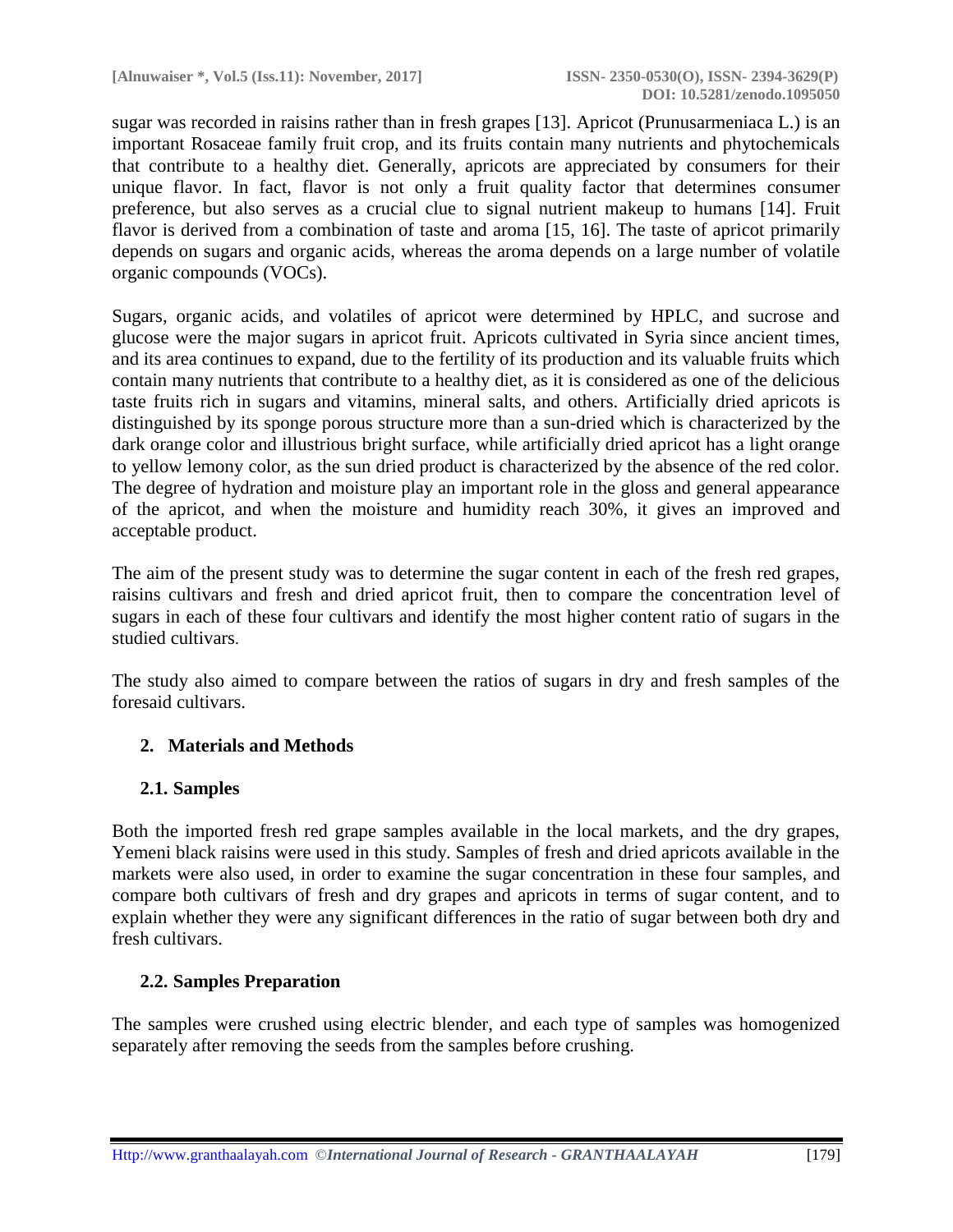# **2.3. Experimental**

- a) Ratio of water was determined in each sample so as calculate the results of analysis in the form of a dry matter.
- b) Analysis of sugars in the four samples used the standard methods AOAC-97720 C. Materials: all the chemicals used in the analysis are of high purity and the solid material from Sigma Corporation.
- c) HPLC apparatus was used in determination of these sugars with the following specifications and operating conditions:
- Waters 1515 Isocratic HPLC Pump.
- Waters 2414 Refractive Index Detector.
- Column: EC 250\4.6 Nucleodur 100-5 NH2-RP.
- Mobile Phase: 75.0% Acetonitrile in Distilled Water.
- Extraction Solution: 50.0% Ethanol in Distilled Water.

Before the quantitative and qualitative determination of sugars in the samples we prepared a standard solution of a mixture contained five sugars: fructose, glucose, sucrose, maltose and lactose. With this standard solution of different sugars, and by injecting an amount of 10.0 mL for 20 minutes we defined the separation time for each of the different sugars, which were used to detect the presence of those sugars found in the samples under study, represented by different peaks in the chromatogram depending on the concentration of each component in the sample at a specific time.

Concentration of sugars was measured based on the peak area, using the Empower software for the two injections. The same manner was employed to monitor recovery for the process to determination of studied sugars. The chromatographic profile showed good separation to these sugars as shown in Table (1) and Figure (1) the calibration curve for a mixture of sugar, fructose, glucose, sucrose, maltose, and lactose.



Figure 1: Sugars Chromatogram: fructose, glucose, sucrose, maltose and lactose in the standard solution using column –Ec 250/4.6 nucleodur 100-5NH2-RP & refractive index detector.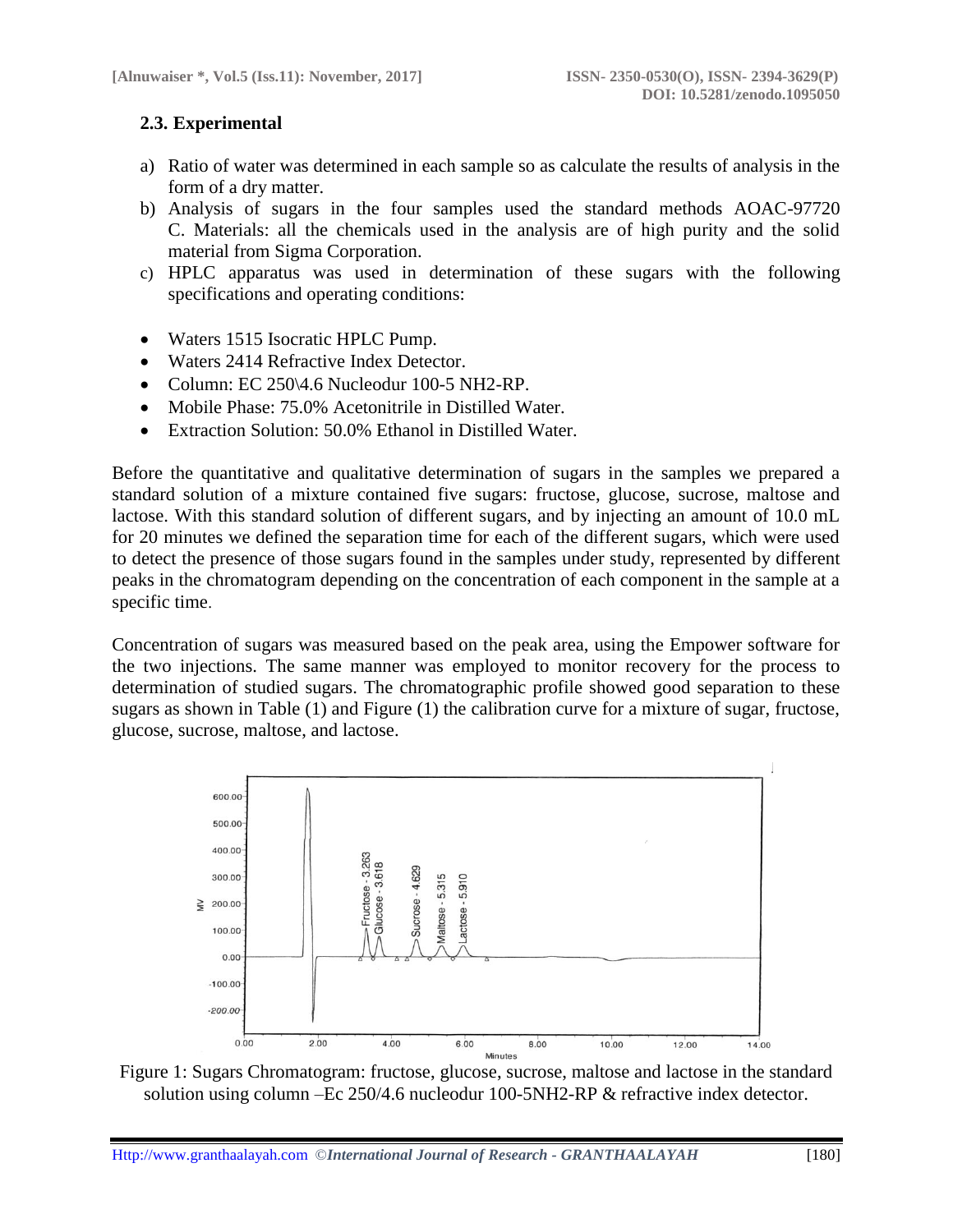| No. | Peak name | <b>RT</b> | Area           | % Area | Height    | %      | Amount | Units |
|-----|-----------|-----------|----------------|--------|-----------|--------|--------|-------|
|     |           | (min)     | $(\mu V^*sec)$ |        | $(\mu V)$ | Height |        |       |
|     | Fructose  | 3.263     | 767245         | 23.61  | 107872    | 32.21  | 1.000  | $\%$  |
|     | Glucose   | 3.618     | 670377         | 20.62  | 76871     | 22.96  | 1.000  | $\%$  |
|     | Sucrose   | 4.629     | 679686         | 20.91  | 66268     | 19.79  | 1.000  | $\%$  |
|     | Maltose   | 5.315     | 540192         | 16.62  | 41908     | 12.52  | 1.000  | $\%$  |
|     | Lactose   | 5.910     | 592828         | 18.24  | 41937     | 12.52  | 0.000  | %     |

Table 1: Separation time, area and height of the chromatogram of sugars: fructose, glucose, sucrose, maltose and lactose in the standard solution

#### **3. Results and Discussion**

Sugars were determined by HPLC to extract the sugars found in both imported fresh red grapes, the dry grapes (raisins) and fresh and dried apricots using a separation column EC 250  $\setminus$  4.6 Nucleodur 100-5 NH2 - RP and refractometer RID as a reagent. Fructose, glucose, sucrose, maltose sugars were detected in the four studied samples. The ratio of sucrose and maltose were low, while lactose was not present in this study. Table (2) shows the sugars recovery from the fresh grapes, and Figure (2) shows the chromatogram resulting from the extraction of fructose, glucose, sucrose and maltose in the fresh grapes, where fructose then glucose recorded a higher ratio of total sugars in the fresh grape, while sucrose and maltose were decreased in the sample and the average total ratio of sugars in the sample before drying accounted for 15.04%, and 79.41% in the fresh grapes after drying.

Table (3) shows the sugars extracted from raisins, and Figure (3) shows the chromatogram resulting from the recovery of fructose, glucose, sucrose, maltose in raisins, where both glucose and fructose present at higher and convergent ratios in raisins, while the ratio of sucrose and maltose were decreased in the same sample, and the average of the total ratio of sugars in the raisins sample accounted for 67.75% before drying, and 79.65% after drying for the same sample.

Figure (4) and Table (4) show the chromatographic separation of sugars of the fresh apricots, where fructose, glucose, sucrose and maltose present in this sample before and after drying. Glucose, then sucrose recorded significant ratio of sugar in the sample of fresh apricots. The total percentage of four sugars accounted for 61.57% in this sample before drying, and 10.17% after drying.

When sugars were analyzed by HPLC to a sample of dried apricot which is used as a sheeted apricot (Kamaruddin) we obtained Figure (5) and Table (5), which show the chromatographic separation of sugars found in the dry apricot, as four sugars: fructose, glucose, sucrose and maltose were found in the sample of dry apricots before and after drying and removal of moisture. Moisture plays a significant role in this type of fruit, and that there were significant differences in the ratio of sugars, where glucose recorded higher ratio accounted for 30.15% of the sample, followed by fructose which dropped significantly, where the ratio of glucose accounted for 10.17% of the sample and then appeared sucrose with a lower ratio, followed by maltose which recorded a significant decline in the sample. The total percentage of sugar in dried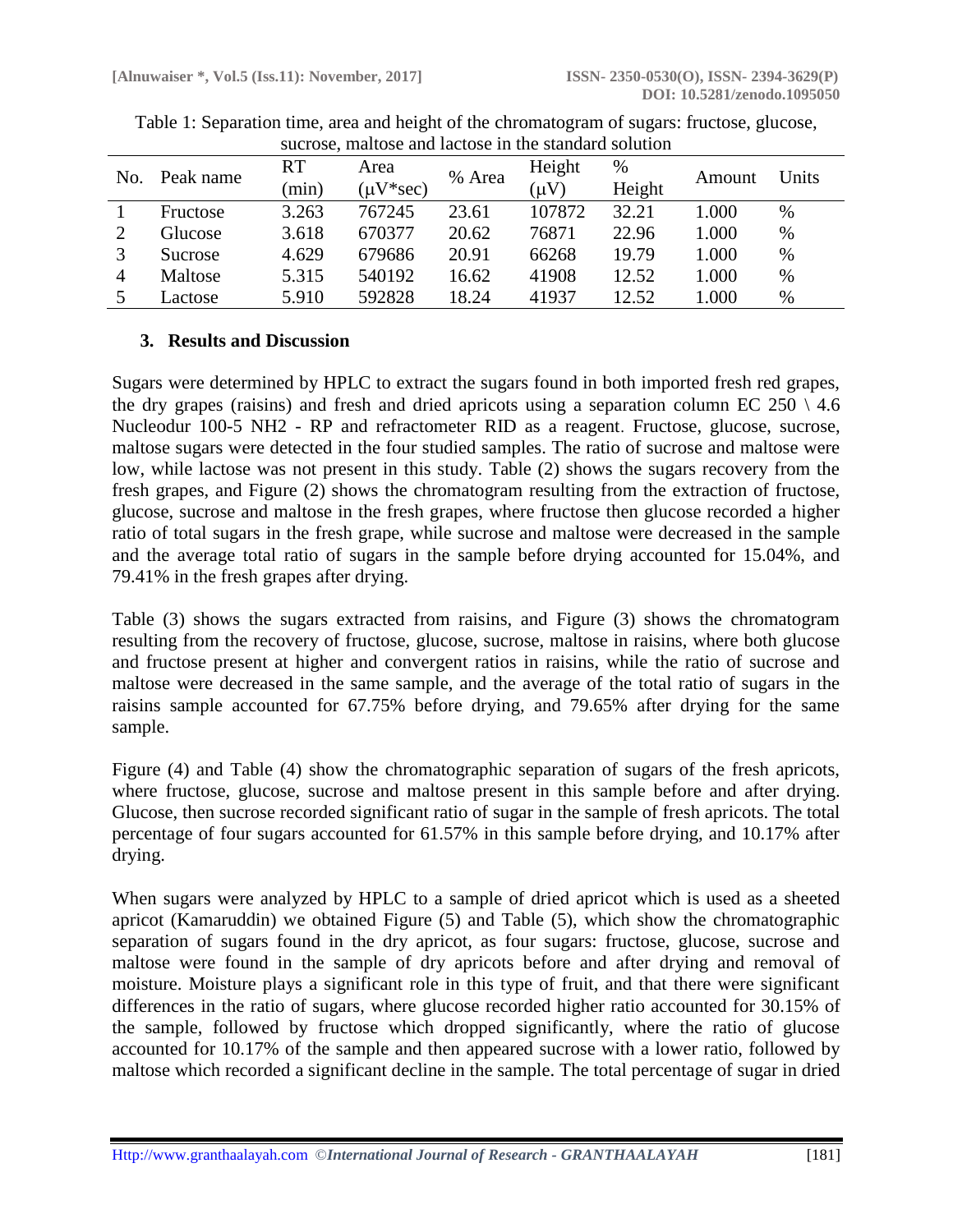apricots /sheeted apricots (Kamaruddin) accounted for 48.18% and after drying, the total sugars ratio recorded 65.94% of this sample.



Figure 2: Chromatogram of: fructose, glucose, sucrose, maltose in the fresh grapes using column –Ec 250/4.6 nucleodur 100-5NH2-RP & refractive index detector.

Table 2: Separation time, area and height of the chromatogram of sugars: fructose, glucose, sucrose and maltose in the fresh grapes.

| No. | Peak name      | <b>RT</b> | Area           | % Area | Height    | $\%$   | Amount | Units |
|-----|----------------|-----------|----------------|--------|-----------|--------|--------|-------|
|     |                | $(\min)$  | $\mu V^*$ sec) |        | $(\mu V)$ | Height |        |       |
|     | Fructose       | 3.270     | 674500         | 58.52  | 93755     | 63.29  | 0.879  | %     |
|     | Glucose        | 3.618     | 471383         | 40.90  | 53537     | 36.14  | 0.703  | $\%$  |
|     | <b>Sucrose</b> | 4.605     | 3511           | 0.30   | 430       | 0.29   | 0.005  | %     |
|     | Maltose        | 5.478     | 3271           | 0.28   | 402       | 0.27   | 0.006  | $\%$  |
|     | Lactose        | 5.910     |                |        |           |        |        | %     |



Figure 3: Chromatogram of: fructose, glucose, sucrose, maltose in raisins using column –Ec 250/4.6 nucleodur 100-5NH2-RP & refractive index detector.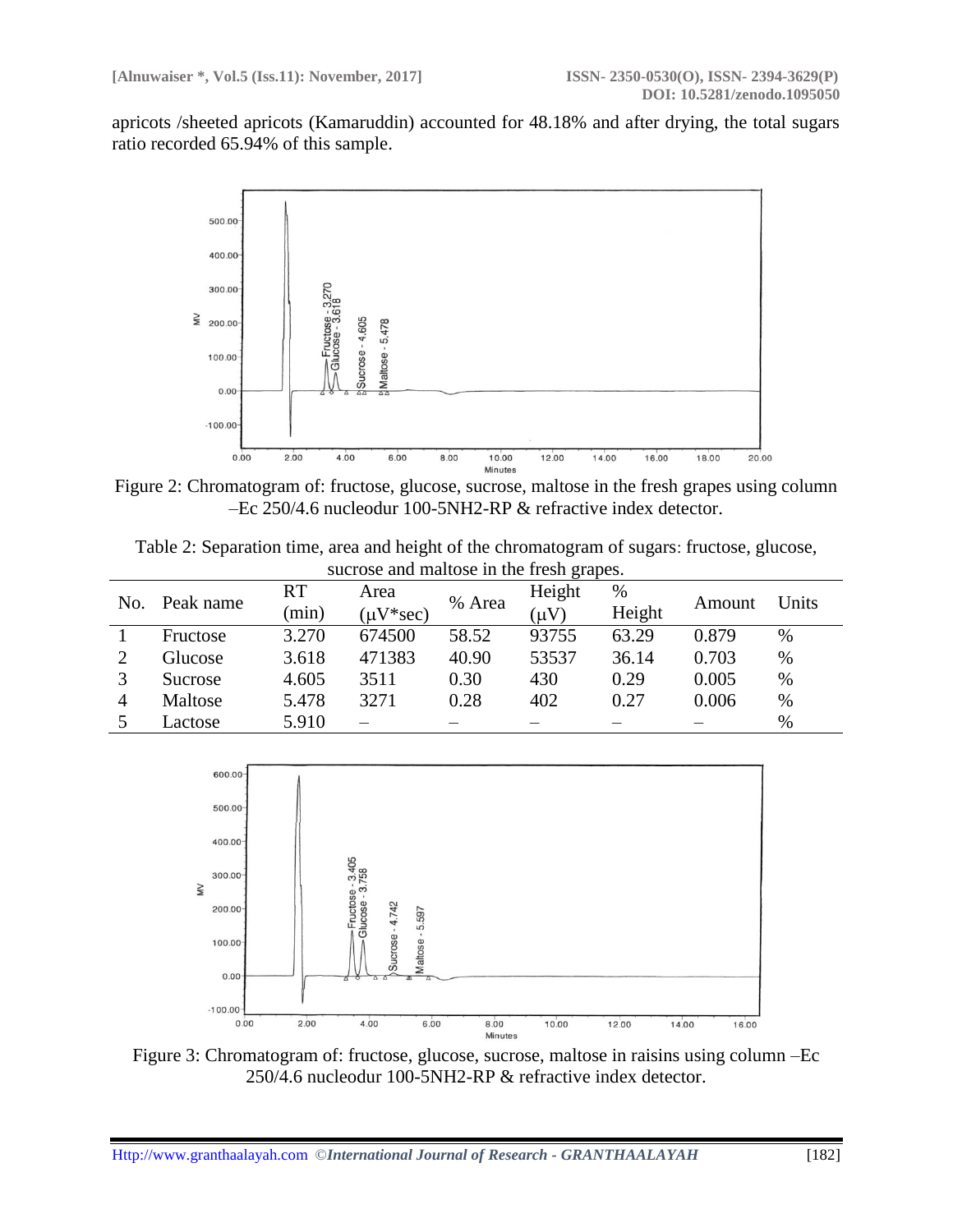| Table 3: Separation time, area and height of the chromatogram of sugars: fructose, glucose, |
|---------------------------------------------------------------------------------------------|
| sucrose and maltose in raisins.                                                             |

| No. | Peak name | <b>RT</b><br>(min) | Area<br>$(\mu V*sec)$ | % Area | Height<br>$(\mu V)$ | %<br>Height | Amount | Units |
|-----|-----------|--------------------|-----------------------|--------|---------------------|-------------|--------|-------|
|     | Fructose  | 3.405              | 1054079               | 50.22  | 136420              | 54.10       | 1.374  | %     |
| 2   | Glucose   | 3.758              | 931464                | 44.38  | 107536              | 42.64       | 1.389  | %     |
| 3   | Sucrose   | 4.742              | 103864                | 4.95   | 7656                | 3.04        | 0.153  | %     |
| 4   | Maltose   | 5.597              | 9626                  | 0.46   | 568                 | 0.23        | 0.018  | %     |
|     | Lactose   | 5.910              |                       |        |                     |             |        | %     |



Figure 4: Chromatogram of: fructose, glucose, sucrose, maltose in fresh apricot using column – Ec 250/4.6 nucleodur 100-5NH2-RP & refractive index detector.

| Table 4: Separation time, area and height of the chromatogram of sugars: fructose, glucose, |
|---------------------------------------------------------------------------------------------|
| sucrose and maltose in the fresh apricot.                                                   |
|                                                                                             |

| No. | Peak name | <b>RT</b><br>(min) | Area<br>$(\mu V*sec)$ | % Area | Height<br>$(\mu V)$ | $\%$<br>Height | Amount | Units |
|-----|-----------|--------------------|-----------------------|--------|---------------------|----------------|--------|-------|
|     | Fructose  | 3.227              | 166941                | 26.65  | 21325               | 31.39          | 0.218  | %     |
|     | Glucose   | 3.564              | 257169                | 41.05  | 27797               | 40.92          | 0.384  | %     |
|     | Sucrose   | 4.539              | 193365                | 30.87  | 18125               | 26.68          | 0.284  | %     |
| 4   | Maltose   | 5.273              | 8970                  | 1.43   | 691                 | 1.02           | 0.017  | %     |
|     | Lactose   | 5.910              |                       |        |                     |                |        | %     |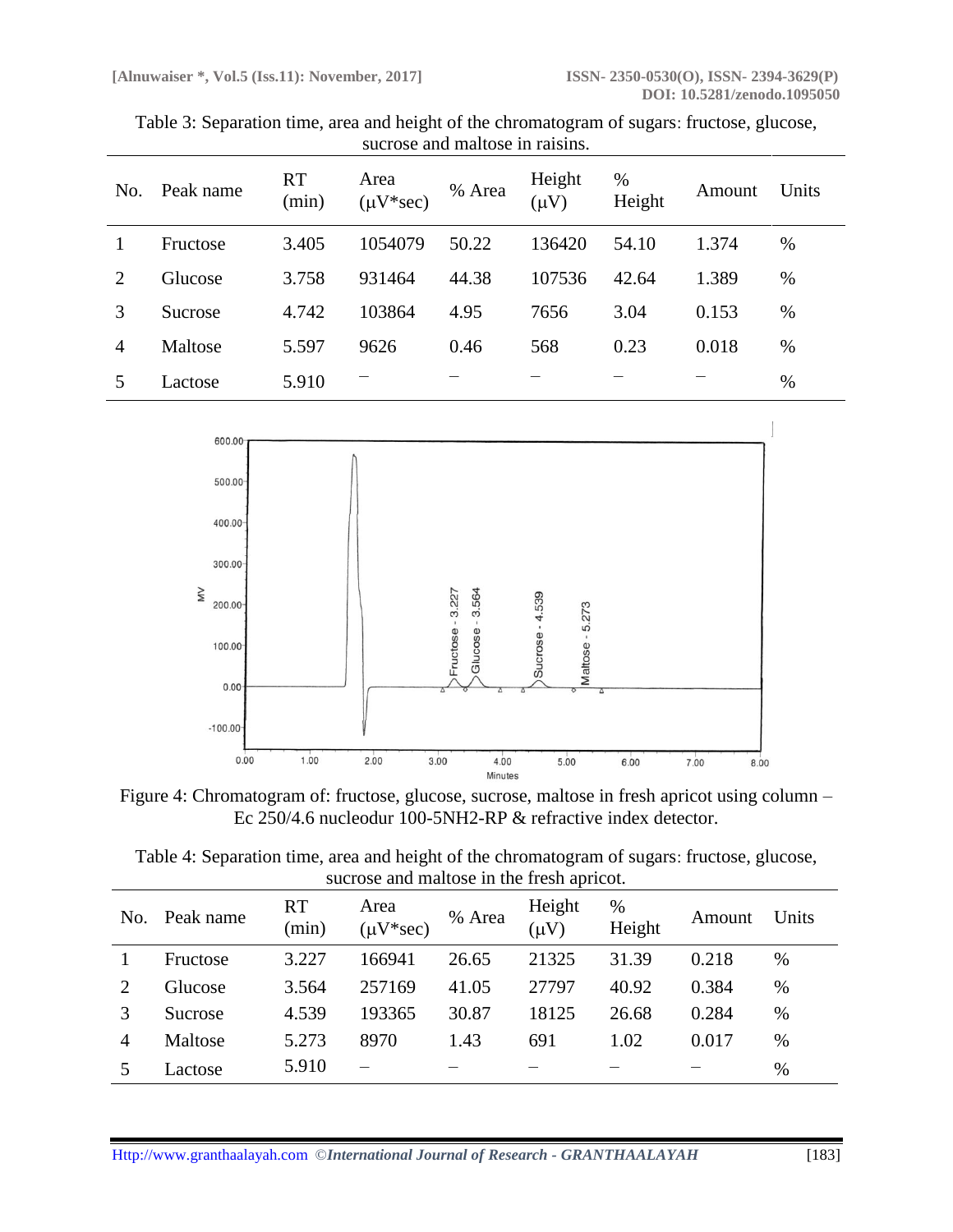

Figure 5: Chromatogram of: fructose, glucose, sucrose, maltose in dried apricot using column – Ec 250/4.6 nucleodur 100-5NH2-RP & refractive index detector.

| Table 4: Separation time, area and height of the chromatogram of sugars: fructose, glucose, |  |
|---------------------------------------------------------------------------------------------|--|
| sucrose, maltose in the dried apricot.                                                      |  |

| No. | Peak name | <b>RT</b><br>(min) | Area<br>$(\mu V^*sec)$ | % Area | Height<br>$(\mu V)$ | $\%$<br>Height | Amount | Units |
|-----|-----------|--------------------|------------------------|--------|---------------------|----------------|--------|-------|
|     | Fructose  | 3.267              | 314370                 | 23.32  | 43668               | 27.44          | 0.410  | $\%$  |
|     | Glucose   | 3.611              | 823876                 | 61.11  | 95139               | 59.78          | 1.229  | $\%$  |
|     | Sucrose   | 4.602              | 196904                 | 14.61  | 19399               | 12.19          | 0.290  | $\%$  |
| 4   | Maltose   | 5.359              | 13010                  | 0.97   | 945                 | 0.59           | 0.024  | $\%$  |
|     | Lactose   | 5.910              |                        |        |                     |                |        | %     |

A comparison was conducted for the ratio of each sugar of examined sugars between both fresh grapes and imported dry grapes / raisins, and between imported fresh apricots and raisins and between imported fresh apricots and sheeted apricots (Kamaruddin), whether in the samples before drying, as represented by the Table (6) or in the samples after drying as represented by the Table (7), where the average results for each cultivar as well as the standard deviation (SD) and relative standard deviation (RSD) were calculated. The total sugars were also estimated before and after drying. The moisture content was also calculated due to their importance and impact on the results of samples analysis.

The ratio of sugars that have been identified and total sugars were found significantly higher in the four samples after drying compared to their ratio before drying, indicating statistically significant differences in sugars ratios present in the cultivar before and after drying. When the sugars contents in the fresh grapes and raisins were compared, it was found that the ratio of fructose in the raisins overweigh its ratio in fresh grapes by 4-fold, where the fructose ratio accounted for 31.71% in raisins compared to 8.24% in fresh grapes. Glucose content increased in raisins by 5-fold its ratio in fresh grapes, as it recorded 32.23% and 6.71% respectively. There was an increase in sucrose content of raisins compared to the fresh grapes, while a decrease was found in maltose content of raisins compared to the fresh grapes, and the ratio of total sugars of fructose, glucose, sucrose and maltose in raisins recorded 67.75% before drying the raisins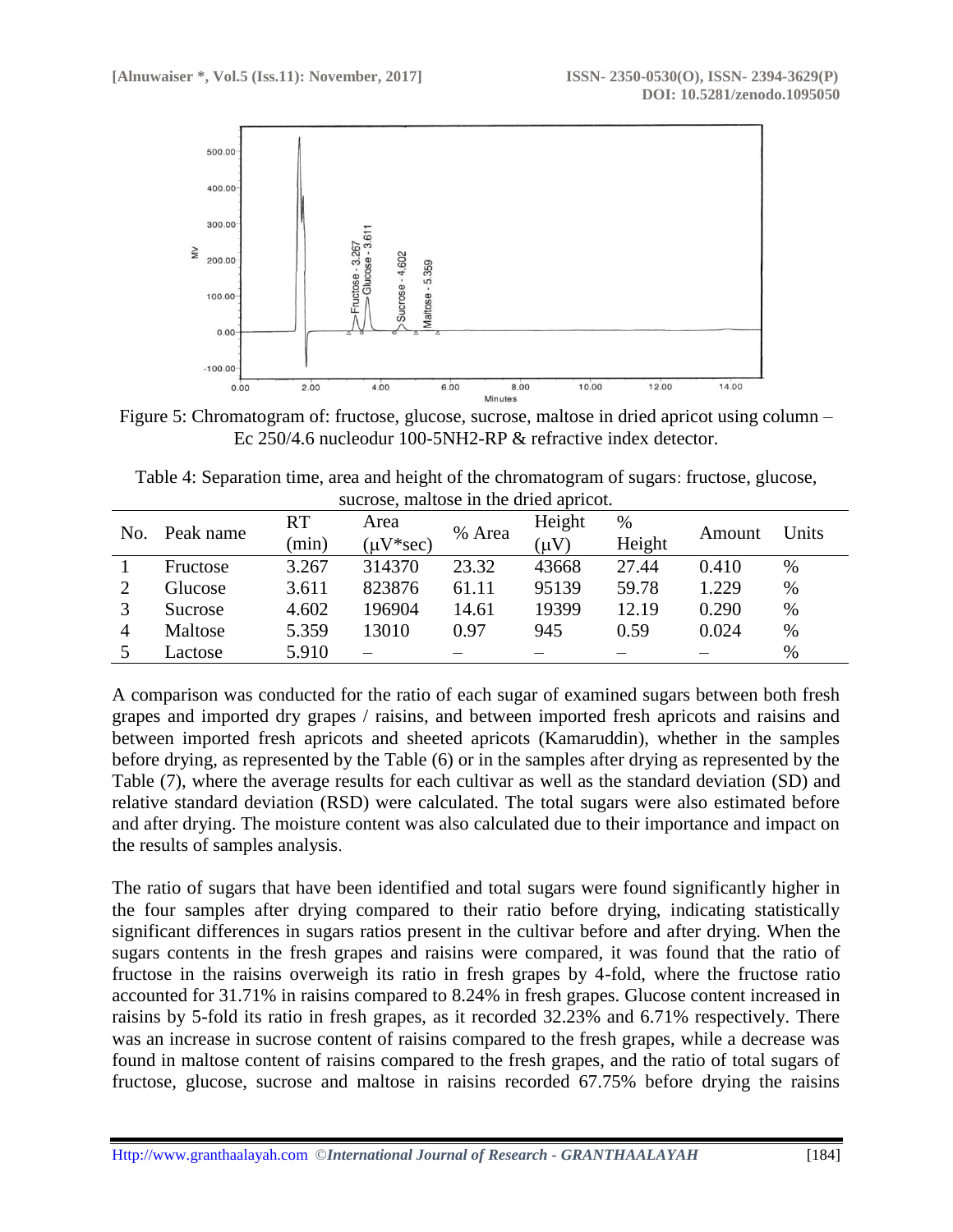sample, but after drying, the total sugars ratio in the sample increased to 79.65%, while the ratio of total sugars in fresh grapes before drying was 15.04% and after drying it increased to 79.41 %. The ratio of total sugars in the fresh grapes and raisins after drying was almost equal, which explained to us in this study, the importance of drying and concentration of different kinds of sugars in the investigated cultivars, where the high percentages of fructose, glucose, sucrose and maltose and total sugars were found more in raisin than in the fresh grapes.

When comparing the ratio of sugars: fructose, glucose, sucrose and maltose between both the fresh and dry apricot fruit, it became obvious that there were statistically significant differences between each type of sugars and between the total sugars found in these two cultivars. We found that the percentage of fructose in the dry apricots increased four times in the fresh apricots fruit as the ratio stood at 10.17% while its content in the fresh sample accounted for 2.45%. Significant increase of glucose ratio was observed in both cultivars, as its ratio in the fresh apricot fruit accounted for 4.27 %, and the content increased seven times its ratio in the fresh fruit as it recorded 30.15% in the dried apricots. The ratio of sucrose and maltose in the dried apricots has doubled compared to their ratio in the fresh apricots fruit. When comparing the total percentage of sugars in both fresh and dried cultivars, the ratio of total sugars increased almost five times the ratio in the dried cultivar, i.e. from 10.17% in the fresh apricots fruit to 48.18% in the dried apricots. When the drying process was performed on each of the fresh and dried apricots/sheeted apricot (*Kamaruddin*), the ratio of total sugars in the fresh apricots fruit after drying increased to 61.57%, while it increased more in the sheeted apricots (*Kamaruddin*) after drying and reached 65.94%, as shown in Table (6), which shows the mean ratios of fructose, glucose, sucrose and maltose and the average ratio of total sugars, SD, RSD, and relative humidity in each of the fresh grapes, raisins, fresh and dried apricots.

# **4. Conclusion**

In this study it became obvious that there was a difference in the sugar content for fructose, glucose, sucrose and maltose in each of the fresh grapes and (raisins), and in the fresh and dried apricots fruits, where the fructose and glucose present as major sugars that contribute to the sweet taste of the fruit. The study also showed that the ratio of fructose, glucose, sucrose and maltose (total sugar) was higher in the dry grapes (raisins), compared to its presence in the fresh grapes, and also the dried apricots contains high levels of the four sugars (total sugar) compared to its presence in the fresh apricots fruit.

### **Acknowledgment**

The author would like to thank Department of Chemistry, Faculty of Science, Princess Nora bint Abdul Raman University for their cooperation.

### **References**

- [1] Jacqueline Barrett and Peter Glbson, "Clinical Ramification of Mal absorption of Fructose and Other Short-chain Carbohydrates." Practical Gastroenterology. 53, 51 (2007) (Aug).
- [2] Fateh Aljane, Ines Toumi and Ali Ferchichi, "HPLC determination of sugars and atomic absorption analysis of mineral salts in fresh figs of Tunisian cultivars" African Journal of Biotechnology, 6(5), 599-602 (2007).